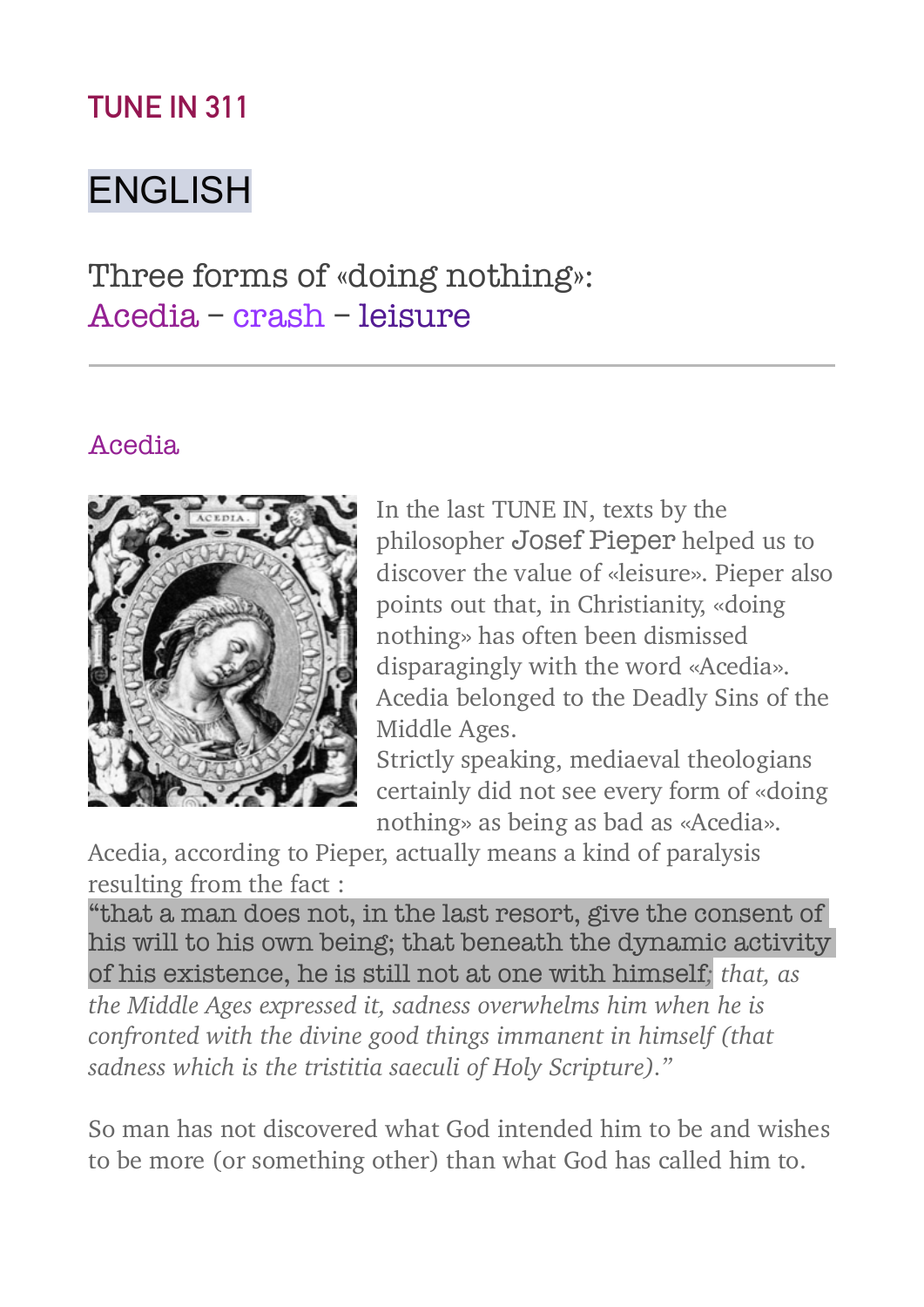#### He has not discovered what God has put in him. This paralyses him.

Or it can even drive him into activism. If one looks at depictions of Acedia, one sees that she is asleep and is perhaps inwardly fixed on unrealistic dreams. If I personally had to find a modern illustration for Acedia, I would paint a teenager in puberty who has not yet discovered what God has called him to. He dreams of becoming a great pop star. One moment he seems paralysed and devastated because his dream vision is far from reality; but the next moment he leaps up and spends the whole night working over his electric guitar. By doing so he misses (till he becomes more mature) his true calling.

## Even as adults, we still have to ask ourselves if there is a teenage Acedia of this kind in us.

## Crash

In front of the MO museum of modern art in the town of Vilnius in Lithuania, a wrecked car is currently on display. One gets the impression the driver must have used his last strength to get the car there – despite a flat tyre. This kind of peace comes from hectic action, perhaps from excessive speed.



### Are we familiar with this kind of crash in our lives?

What was still going very fast a moment ago suddenly comes to a standstill. This car is like a person looking back after a crash at hectic activity from which nothing is left over except an ugly and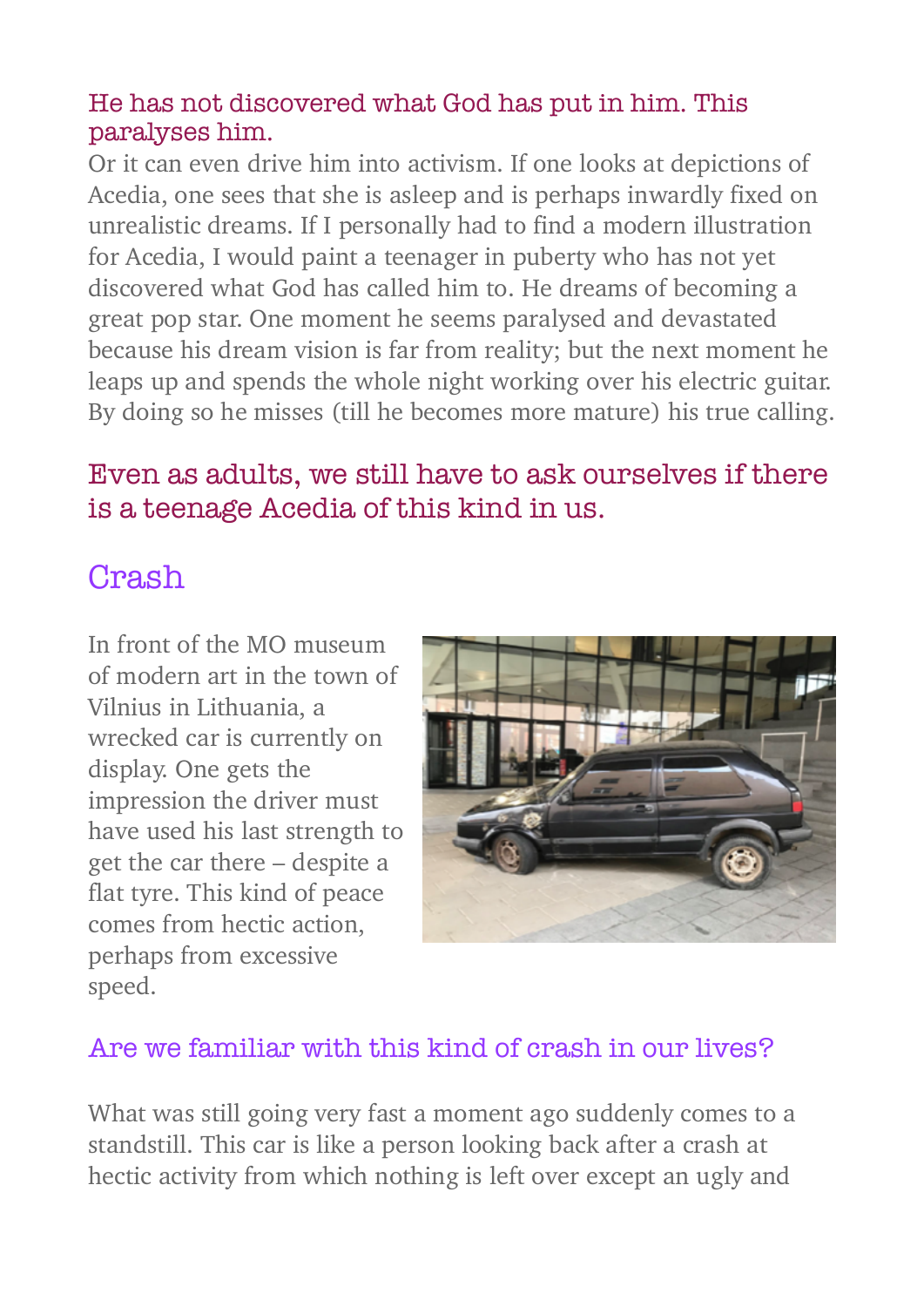now meaningless tin box. If it still has any value at all, then only for a scrap dealer or, at best, a museum.

## Leisure

Going a few steps further, in a small sculpture park behind the museum, we can see a work by the sculptress **Ksenija Jaroševaitė (\*1953)**. The proposal to purchase the sculpture and display it was obviously highly controversial. For it refers to something which is taboo in today's art scene: to a Bible passage, more precisely, to Psalm 23, with a man lying in the grass and looking up into the sky. On his stomach he has Bible verses. The artist often draws on the pictorial language of archaic art and



Orthodox icons. This sculpture is talking about a different kind of «doing nothing», which is neither Acedia nor the car crash. This man has consciously chosen to lie down the grass

### in the sense of Psalm 23.

He is not suffering from burn-out. Nor does he seem to be fondly holding onto any unrealistic dreams about what he might wish to become sometime. His artless, perhaps slightly comical figure communicates no vanity. His gaze is directed upwards.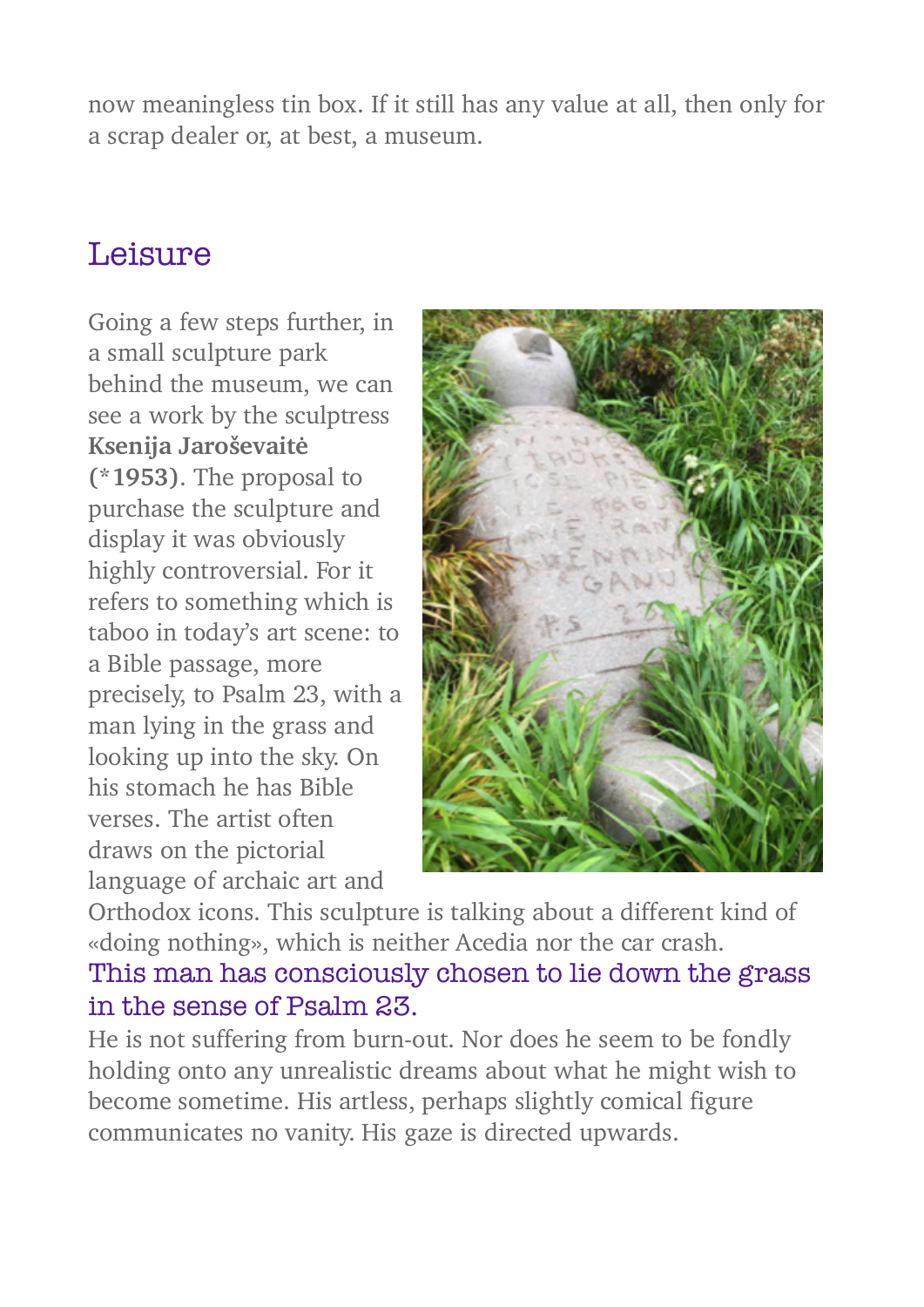As an exercise, let us pray Psalm 23, let us become quiet (perhaps in precisely the same position as this man) and bring all of our crash and Acedia moments before God.

### **Psalm 23**

1The Lord is my shepherd; I shall not want. 2He makes me lie down in green pastures. He leads me beside still waters. 3He restores my soul. He leads me in paths of righteousness for his name's sake. 4Even though I walk through the valley of the shadow of death, I will fear no evil, for you are with me; your rod and your staff, they comfort me. 5You prepare a table before me in the presence of my enemies; you anoint my head with oil; my cup overflows. 6Surely goodness and mercy shall follow me all the days of my life, and I shall dwell in the house of the Lord forever.

*Text: Beat Rink / translation: Bill Buchanan* 

*TheTUNE INs are bi-weekly spiritual reflections for artists, published by Crescendo. Feel free to forward them to other artists or let them know that they can order them (for free) via [info@crescendo.org](mailto:info@crescendo.org). The TUNE INs are also on [Facebook.](http://p.newslettertogo.com/pklockf7-w5laxb8i-l8pzfhcz-hm)* 

*Thank you for all donations which help us to continue editing and sending the TUNE INs: [LINK](http://p.newslettertogo.com/pklockf7-w5laxb8i-r6sl731f-11v1)*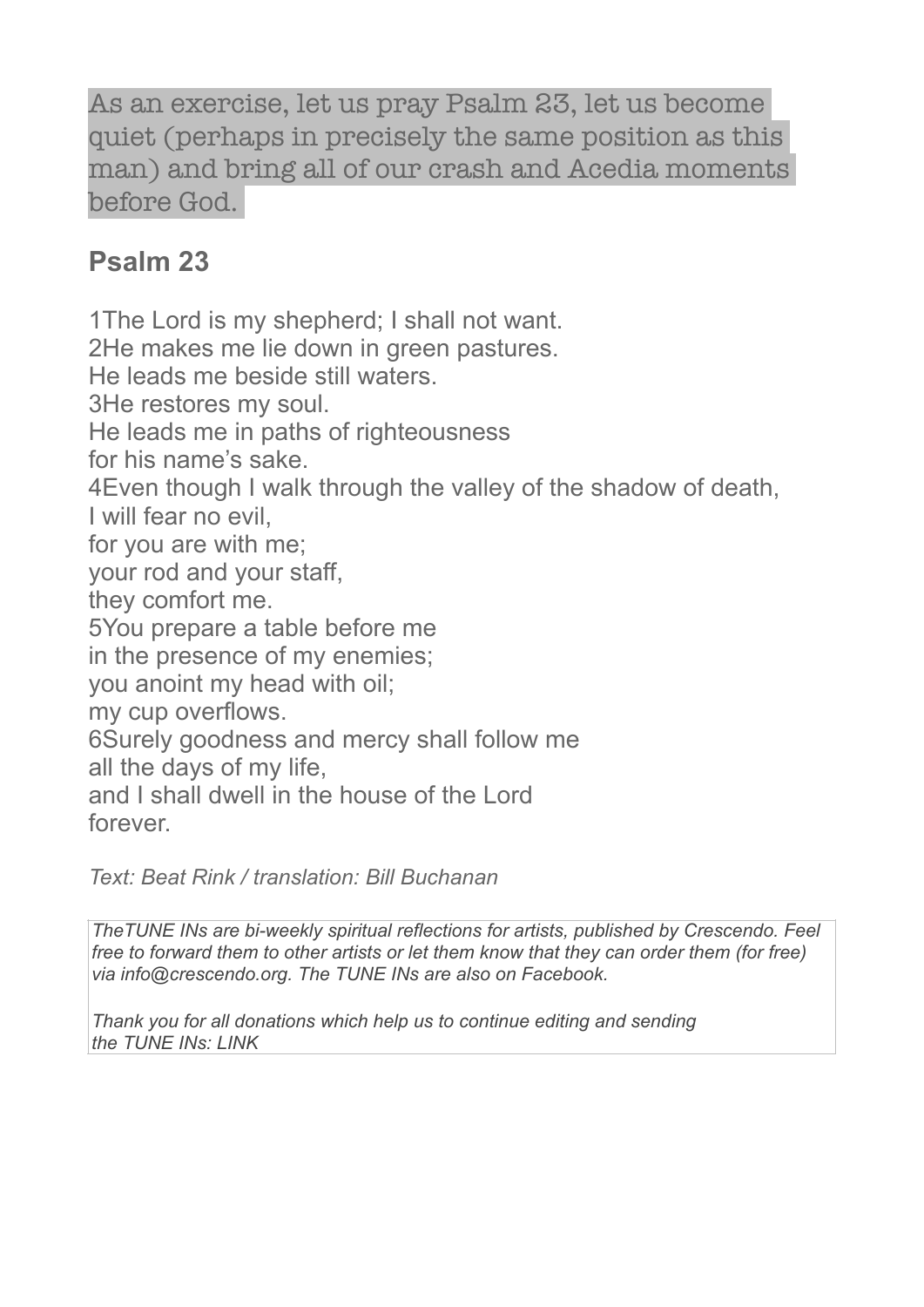# **DEUTSCH**

# Drei Formen des «Nichts-Tuns»: Acedia – Crash - Musse

## Acedia



Im letzten TUNE IN halfen Texte des Philosophen **Josef Pieper**, den Wert der «Musse» zu entdecken. Pieper weist auch darauf hin, dass «Nichtstun» im Christentum oft mit dem Begriff der «Acedia» verpönt wurde. Acedia gehörte zu den mittelalterlichen

Todsünden. Genau genommen meinten die mittelalterlichen Theologen aber gar nicht, dass alles «Nichts Tun» so schlecht ist wie die «Acedia». Acedia bezeichnete

nach Pieper tatsächlich eine Art Lähmung, die daraus kommt, «...dass der Mensch seinem eigenen Sein letztlich nicht zustimmt; dass er, hinter aller energischen Aktivität, dennoch nicht eins ist mit sich selbst; dass ihn, wie das Mittelalter es ausgedrückt hat, Traurigkeit erfasst angesichts des göttlichen Gutes, das in ihm selber wohnt *(welche Traurigkeit die tristitia saeculi der Heiligen Schrift sei).»*

Der Mensch erkennt also nicht, wozu Gott ihn bestimmt hat und will mehr sein (oder etwas Anderes) als wozu Gott ihn berufen hat. Er merkt nicht, was Gott in ihn hineingelegt hat. Das legt ihn lahm. Oder kann ihn sogar zu Aktivismus antreiben.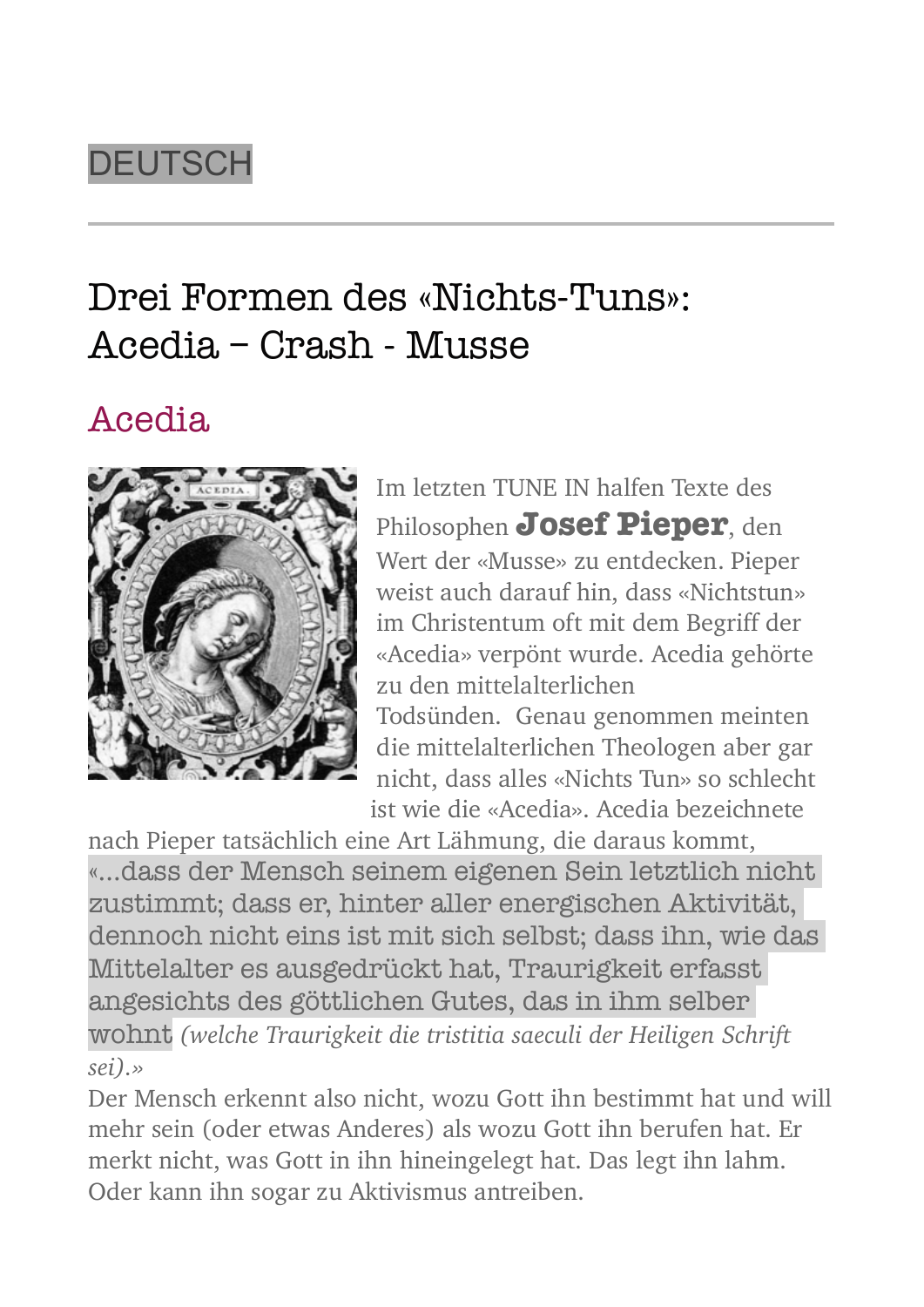Schaut man sich die Darstellungen der Acedia an, so sieht man, dass sie schläft und vielleicht unrealistischen Träumen nachhängt. Ich selber würde die Acedia, wenn ich ein modernes Bild dafür finden müsste, als pupertierenden Teenager malen, der noch nicht erkennt, wozu Gott ihn berufen hat. Er träumt davon, ein grosser Popstar zu werden. Im einen Augenblick ist er noch wie gelähmt und am Boden zerstört, weil sein Traumbild weit weg ist von der Realität. Aber im nächsten Augenblick springt er auf, um eine Nacht lang seine E-Gitarre zu behandeln. Dabei verpasst er (vorläufig noch, bis er reifer geworden it) seine wahre Berufung.

### Auch als Erwachsene müssen wir uns fragen, ob in uns immer noch eine solche Teenager-Acedia steckt.

# Crash

Vor dem Museum für moderne Kunst (Museum of Modern Art MO) in der litauischen Stadt Vilnius steht zur Zeit ein Autowrack. Es sieht so aus, als habe es der Fahrer mit letztem Aufwand dorthin geschafft – trotz flachem Reifen. Diese Art von Ruhe kommt aus der Betriebsamkeit, vielleicht aus überhöhter Geschwindigkeit.



#### Kennen wir diese Art von Crashs in unserem Leben?

Was soeben noch sehr schnell ging, bleibt auf einmal stehen. Dieses Auto gleicht einem Menschen, der nach einem Crasg auf hektische Betriebsamkeit zurückblickt und dem nichts bleibt als eine hässliche, sinnlos gewordene Blechbüchse. Diese taugt höchstens noch für den Schrittplatz oder im besten Fall noch für ein Museum.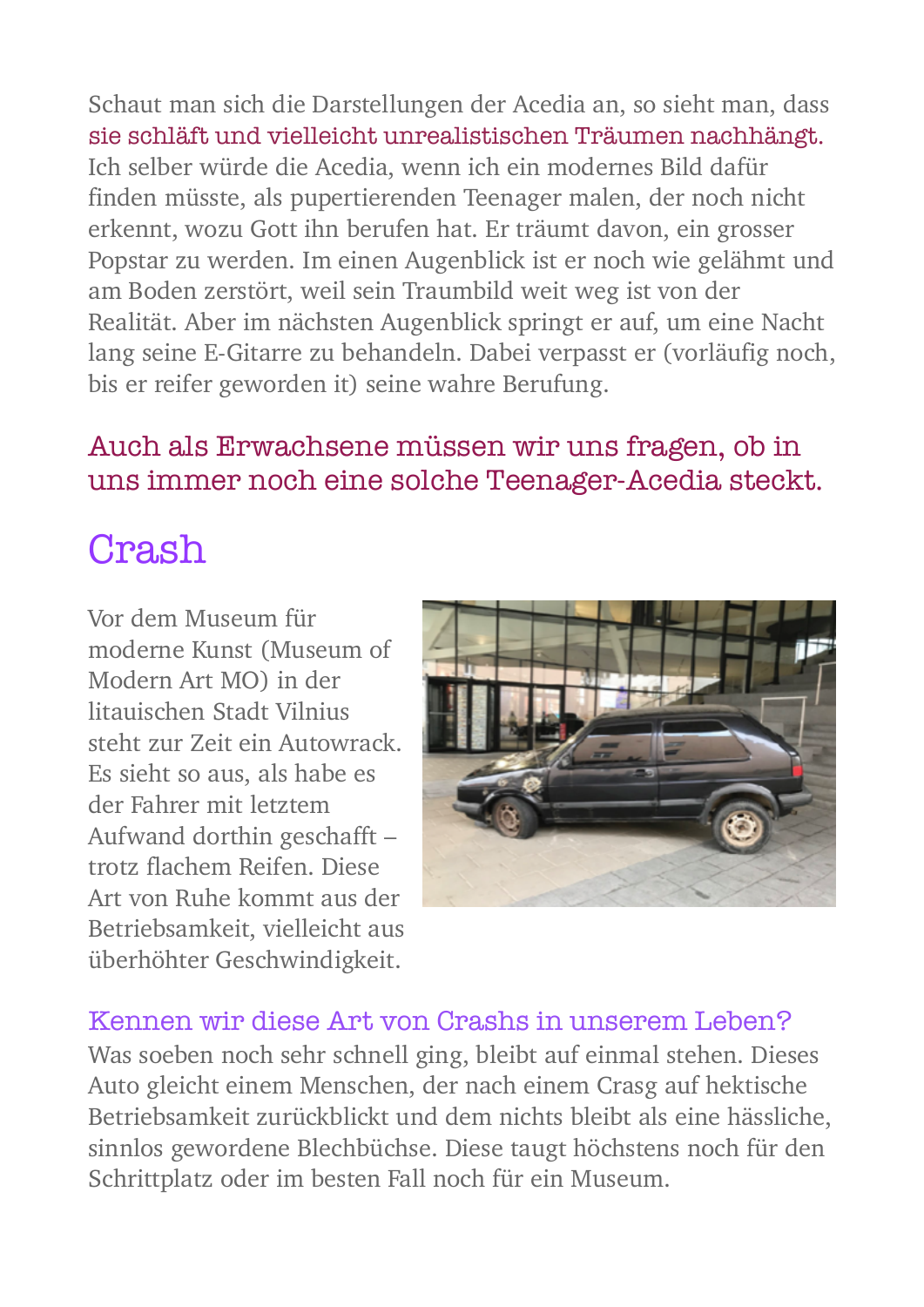## **Musse**

Ein paar Schritte weiter, in einem kleinen Skulpturenpark hinter dem Museum, ist ein Werk der Künstlerin **Ksenija Jaroševaitė (\*1953)** zu sehen. Der Plan des Museums, die Skulptur anzukaufen und zu zeigen, war offenbar höchst umstritten. Denn sie bezieht sich auf etwas, was in der heutigen Kunstszene tabu ist: auf eine Bibelstelle, genauer auf Psalm 23. Ein Mann liegt im Gras und schaut in den Himmel. Auf seinem Bauch trägt er Bibelverse. Die Künstlerin greift oft die Bildsprache archaischer Kunst und



orthodoxer Ikonen auf. Diese Skulptur spricht von einem anderen Nichts-Tun als die Acedia und der Auto-Crash.

Der Mann hat sich bewusst im Zeichen von Psalm 23 ins Gras gelegt. Er hat kein Burn Out. Und er scheint auch keinen unrealistischen Träumereien von dem, was er einmal sein möchte, nachzuhängen. Seine schlichte, fast etwas komische Figur kommuniziert keine Eitelkeit. Sein Blick geht nach oben.

Beten wir zur Übung Psalm 23, kommen wir zur Ruhe (vielleicht gerade in derselben Stellung wie dieser Mann) und bringen all unsere Crashs und Acedia-Momente vor Gott.

**Psalm 23**